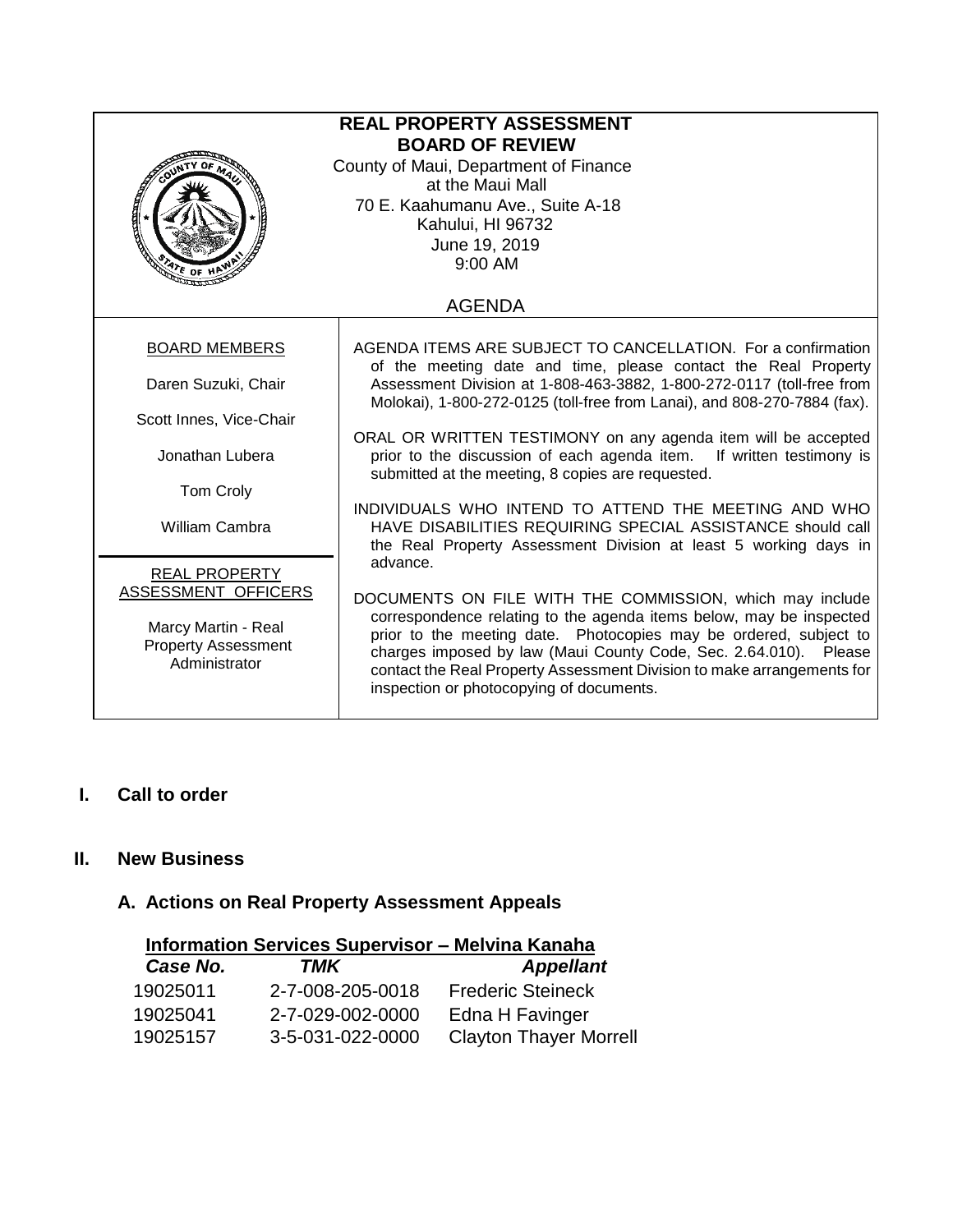# **Property Valuation Analyst – Nicholas Schlag**

| Case No. | <b>TMK</b>       | <b>Appellant</b>                 |
|----------|------------------|----------------------------------|
| R06CHMBY | 3-8-008-019-0000 | CMBY 2011 Investment, LLC (2006) |
| R07CMBY  | 3-8-008-019-0000 | CMBY 2011 Investment, LLC (2007) |
| R08CMBY  | 3-8-008-019-0000 | CMBY 2011 Investment, LLC (2008) |
| R09CMBY  | 3-8-008-019-0000 | CMBY 2011 Investment, LLC (2009) |
| R10CHMBY | 3-8-008-019-0000 | CMBY 2011 Investment, LLC (2010) |
| R11CHMBY | 3-8-008-019-0000 | CMBY 2011 Investment, LLC (2011) |
|          |                  |                                  |

# **Real Property Appraiser – LeeAnn Leynes**

| Case No. | TMK              | <b>Appellant</b>              |
|----------|------------------|-------------------------------|
| 19025042 | 4-4-019-034-0000 | <b>James C Riley Trust</b>    |
| 19025047 | 4-4-019-068-0000 | James C Riley                 |
| 19025043 | 4-4-019-091-0000 | James C Riley                 |
| 19025125 | 4-4-019-074-0000 | <b>Colin Scott McClintock</b> |
| 19025122 | 4-4-019-097-0000 | <b>Colin Scott McClintock</b> |
| 19025123 | 4-4-019-098-0000 | <b>Colin Scott McClintock</b> |
| 19025124 | 4-4-019-135-0000 | <b>Colin Scott McClintock</b> |
| 19025121 | 4-4-019-136-0000 | <b>Colin Scott McClintock</b> |

## **Real Property Appraiser – Kimo Kurokawa**

| Case No. | TMK              | <b>Appellant</b>                       |
|----------|------------------|----------------------------------------|
| 19025859 | 3-8-005-017-0000 | Alexander & Baldwin LLC                |
| 19025854 | 3-8-003-025-0000 | Alexander & Baldwin, LLC               |
| 19025862 | 3-8-005-021-0000 | A & B Properties Inc.                  |
| 19026046 | 3-8-006-069-0000 | Alexander & Baldwin LLC                |
| 19025876 | 3-8-005-040-0000 | Alexander & Baldwin LLC                |
| 19025851 | 3-8-003-004-0000 | Alexander & Baldwin, LLC               |
|          |                  |                                        |
| 19025845 | 3-8-003-002-0001 | Alexander & Baldwin LLC                |
| 19025837 | 3-8-001-007-0001 | Alexander & Baldwin LLC                |
| 19026040 | 3-8-006-003-0001 | Alexander & Baldwin LLC                |
| 19026019 | 3-8-006-001-0001 | Alexander & Baldwin LLC                |
| 19026032 | 3-8-006-001-0002 | Alexander & Baldwin LLC (agricultural) |
| 19026029 | 3-8-006-001-0002 | Alexander & Baldwin LLC (industrial)   |
| 19026024 | 3-8-006-001-0002 | Alexander & Baldwin LLC (commercial)   |
|          |                  |                                        |
| 19026072 | 3-9-038-028-0000 | A & B Wailea LLC                       |